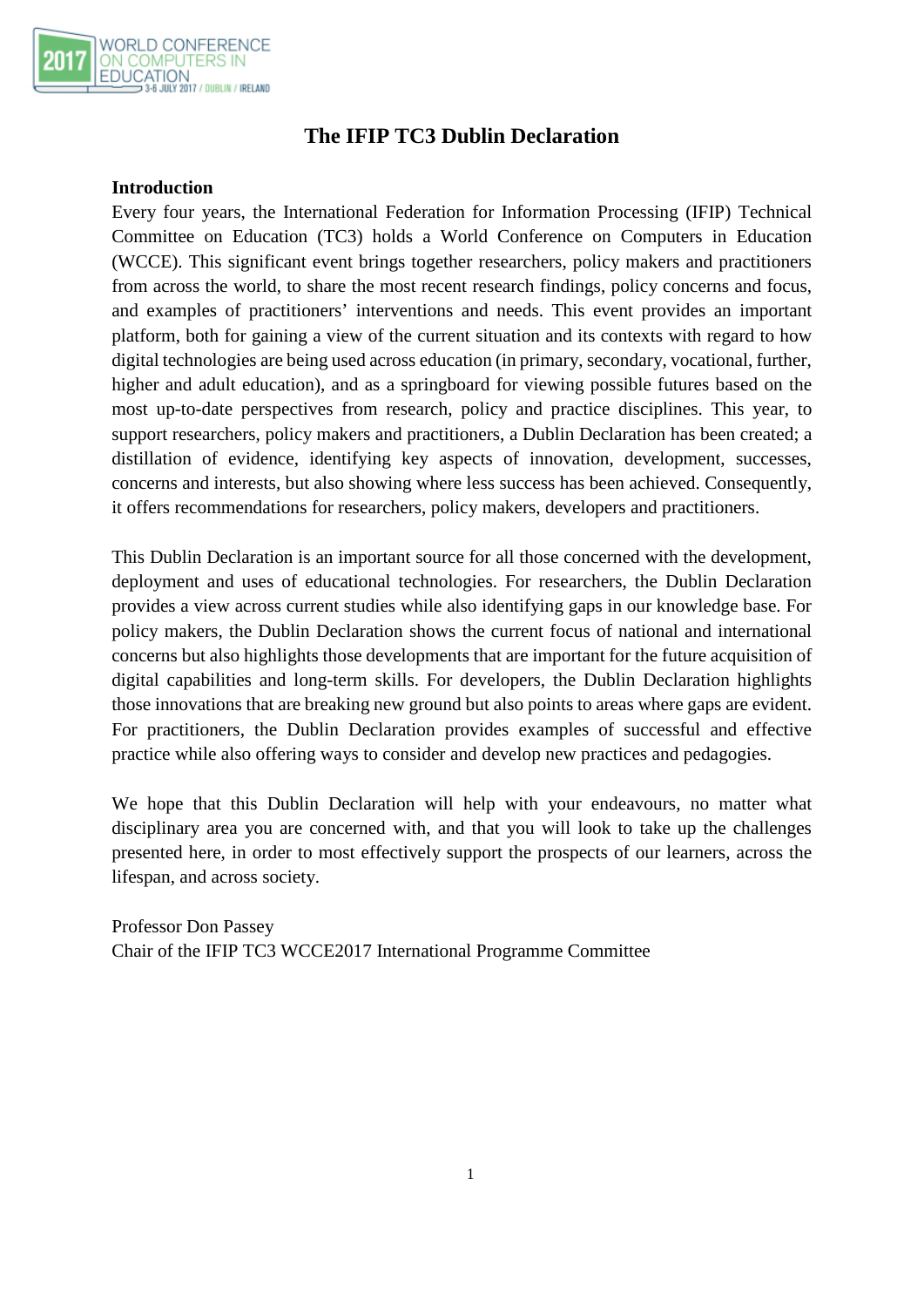

# **IFIP TC3 DUBLIN DECLARATION Tomorrow's Learning: Involving Everyone**

### **Background**

The IFIP WCCE 2017, organised by TC3 and hosted by the Irish Computer Society (ICS), took place in Dublin from the 3<sup>rd</sup> to 6<sup>th</sup> July 2017, with a doctoral consortium held on 2<sup>nd</sup> July 2017.

The identification of key themes and trends from previous WCCEs led to the production of a series of recommendations, actions and visions. In 2005, the Stellenbosch Declaration called for actions to support digital solidarity, learners and lifelong learning, teachers and decisionmaking strategies, networking, and research. In 2009, the Bento Gonçalves Declaration called for actions to support the learner and teacher through curriculum initiatives, to develop research, learning environments, professionalism, and collaborative communities. İn 2013, the Torun Vision set out two key challenges for the future. The first was to move from consuming to innovating; to creating, conceptualising and producing using programming and computer science (CS), as well as using information and communication technology (ICT) applications. The second was to deploy digital technologies to better support different interactions with different stakeholders, according to technologies selected and used (such as those with online or haptic features), accommodating institutional diversities, gender, cultural, native language, cognitive and social backgrounds.

This Dublin Declaration from the IFIP WCCE 2017 is informed by the many presentations, discussions and interactions during the Conference from across the entire group of delegates. These researchers, policy-makers, educators, and ICT practitioners in education, from five continents, met and worked together in Dublin, Ireland.

Chairs of all sessions were asked to provide summaries, stating up to three key ideas for the future that were raised in their sessions (keynote presentations, paper presentations, symposia, and discussion sessions). Following the Conference, members of the International Programme Committee (IPC) collated these summary points. Key themes were drawn out, and contents were analysed and distilled within those themes. Draft versions were further shared with members of the IPC, with chairs of Conference sessions, and with all members of the four working groups of TC3. The resultant final version, this Declaration, provides an informed view from the width of conference delegates as to how they perceive the focus for necessary future action in this field of technologies supporting learning and education for all.

#### **The Current and the Future**

Participants in the Conference shared the belief that in terms of computing, computer education and uses of technologies for teaching and learning we are, in 2017, at a pivotal point of change. It is clear that international, national and local computer and educational technology strategies, policies and curricula are shifting. Earlier and ongoing outcomes from the activities of important initiatives such as the European Computer Driving Licence (ECDL) have clearly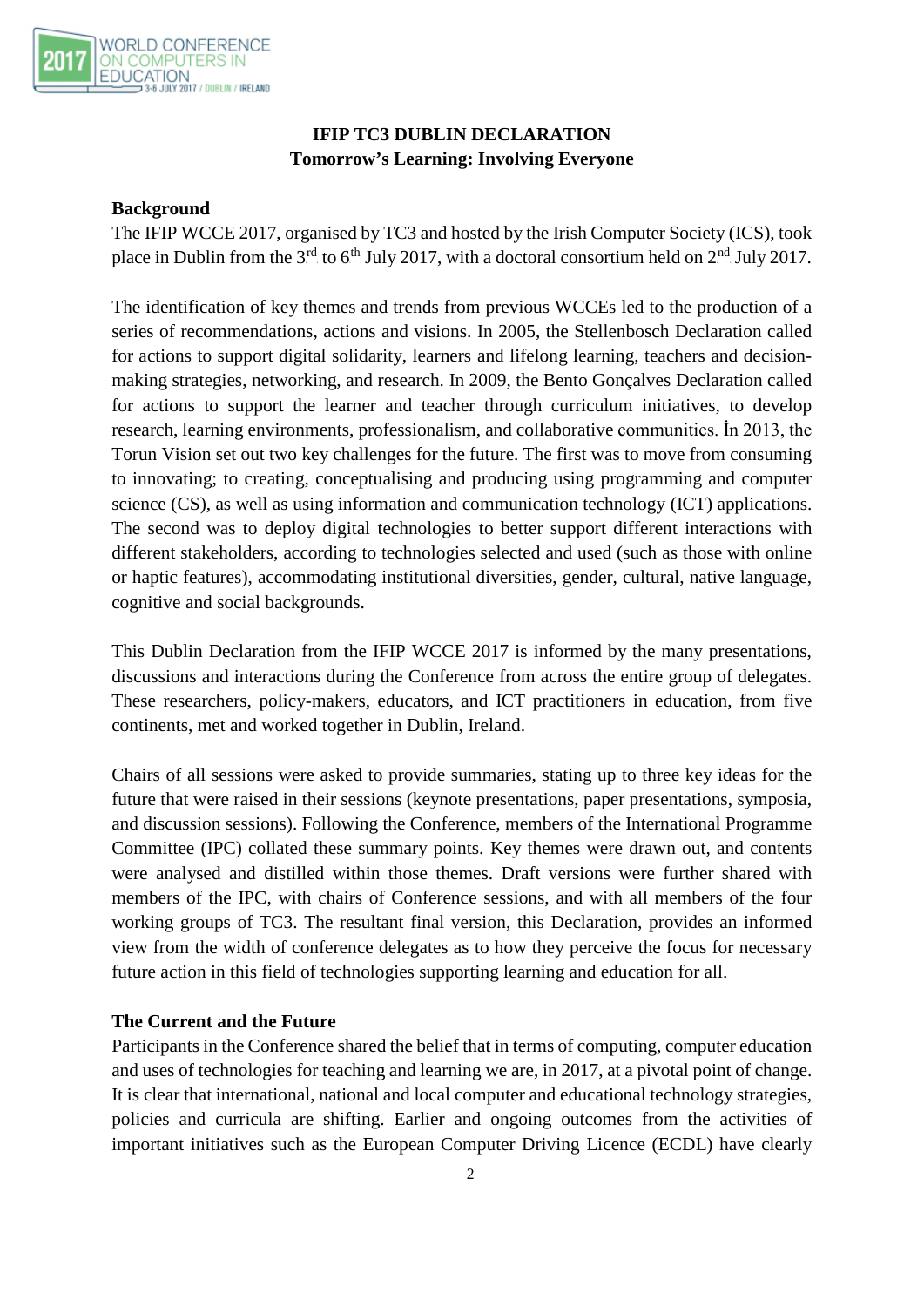

contributed to this current state of play with regard to user practices and uses of ICT. The current status of computer access and uses across countries and the identification of key underlying development needs are clearly shown from the monitoring of international and national comparison data. For example, from the Programme for International Student Assessment (PISA) results run by the Organisation for Economic Cooperation and Development (OECD) and presented in the Conference; and from the *International* **23T**Association**23T 23T**for**23T 23T**the**23T 23T**Evaluation**23T** of **23T**Educational**23T 23T**Achievement's (**23T**IEA's) International Computer and Information Literacy Study (ICILS) focusing on computer and information literacy presented in previous IFIP TC3 conferences. Given the wide evidence base from a wealth of research studies and the outcomes presented throughout the Conference, learners of all ages and levels can benefit from, and should be enabled to develop opportunities that such technologies offer, not only for their individual futures but also for the future of our wider communities and society as a whole. However, young people need to have sufficient opportunities to be creators and not just consumers of ICT. The theme of the Conference was Tomorrow's Learning: Involving Everyone, which reflected a focal objective - to seek ways to assure the inclusiveness of technologies to support education, teaching and learning for all social groups. From the variety of opportunities presented, it is critical that teaching about computing does not replace the use of ICT to enhance learning across the curriculum, as ways in which ICT impacts on society and other aspects of digital literacy and digital agency (such as how to manage one's online presence) are fundamental knowledge for the current and the future. The balance between computing and ICT to enhance learning across the curriculum must be fully considered and accommodated. Importantly also, the balance between educational activities that involve non-computer use as well as computer use is an issue that needs wider consideration, as we move towards increased digital ubiquity in this digital era.

During the Conference, a large range of relevant contributions presented examples of practice of major importance and relevance, showing how improvement of education can be achieved through effective uses of technologies. Reviewing the entirety of evidence presented, we strongly recommend that stakeholders and decision-makers in education consider and invest in areas that Conference topics highlighted (detailed further in sections following), all of deep importance to the improvement of education through a consistent support of ICT. Following evidence supported by keynote presentations from policy perspectives, it is recommended that national investment is needed at a level of 7% of Gross Domestic Product (GDP) for education, compared to the current 5.2% as the OECD average. In addition, it was commonly agreed that for any strategy or policy in the educational arena to succeed, we must bring together contributions of researchers, policymakers and practitioners.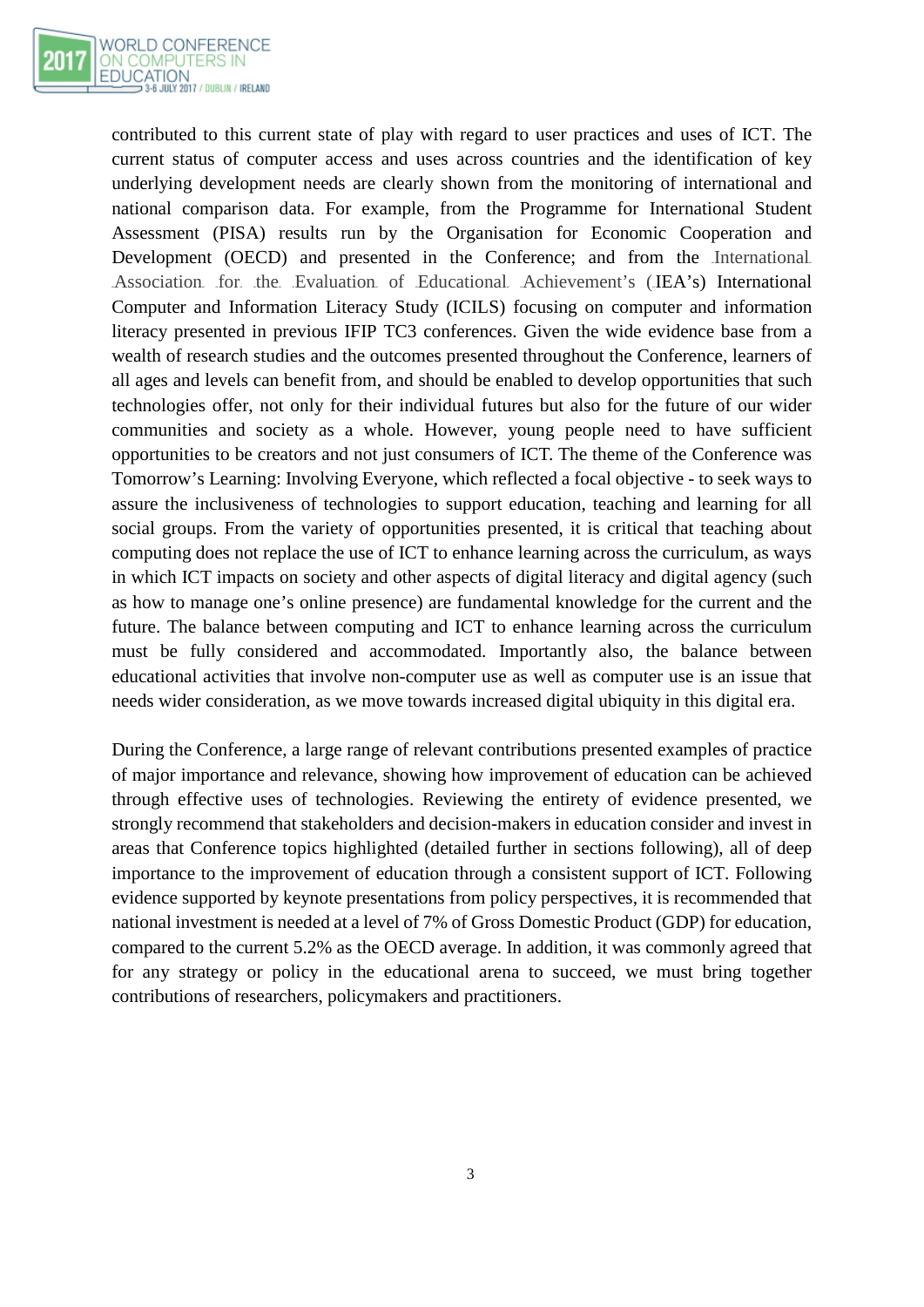

## **Computer Science Education**

This was recognised widely as an area of growing and upmost importance. As we increasingly depend on well-educated professionals and digitally literate citizens, able to use computing and ICT in a broad set of circumstances and able to adapt in a flexible manner to a continuously changing technological environment, there are clearly implications for the social and economic sectors. Concerns were raised in this area; that we need far more research on aspects of inclusive curriculum, pedagogies and attitudes to computing, the need for more and welltrained computer science teachers, as well as the need for more professional educational support. In terms of economic drivers, there is need for any society to promote active producers rather than a society of passive consumers of technology, to create a wide set of computer scientists to sustain a competitive edge, and to have computer science-enabled professionals in all industries to support innovation. From a social point of view, computer science awareness provides opportunities to lead, create and innovate within society; and from a cultural perspective, it can be a powerful driver of cultural change. However, concerns have to be considered also; there is a trend towards starting computer science in the curriculum at a younger age, and this needs to be adequately supported by new programming environments that remove obstacles to learning, such as complex syntax. There is a need to look carefully at the conceptual basis of these approaches in order to develop important concepts for young learnersthrough, for example, building procedures within Scratch (a widely-used programming environment for children) or through robotics (humanoid or handmade), as notions of procedural abstraction need to be integrated within curricular content, accommodating educational research in this field.

Our recommendations are:

- For an entitlement for young people to be educated in computing, incorporating computer science and computational thinking as the underlying academic discipline, as well as digital literacy - all young people have a right to become creators and not only consumers of ICT for their future.
- To enable more research into inclusive curriculum, pedagogies and attitudes to computing.
- To create more and well-trained computer science teachers.
- For more teacher professional educational support in integrating technology into lesson plans, and teaching across the curriculum, developing teachers as researchers in appropriate selection, design, implementation, reflection and dissemination of practice.
- To clarify use of terminology in this field, to ensure there is clear understanding whatever and wherever the audience is. Terms such as informatics, ICT, digitalisation, computers, etc., are often used indistinctly, although they are not interchangeable. A first pedagogical step should be to agree a common frame of terminology to avoid ambiguity or overlapping between different concepts.

### **Developing Countries**

The gap between developing and developed countries in the use of ICT in education has not closed sufficiently to allow students from different parts of the globe to have the same opportunities to develop digital skills, competences and agency. The problem is becoming wider in some respects, because different groups of populations inside developing countries can have quite imbalanced access to technology. The differences between rural and city areas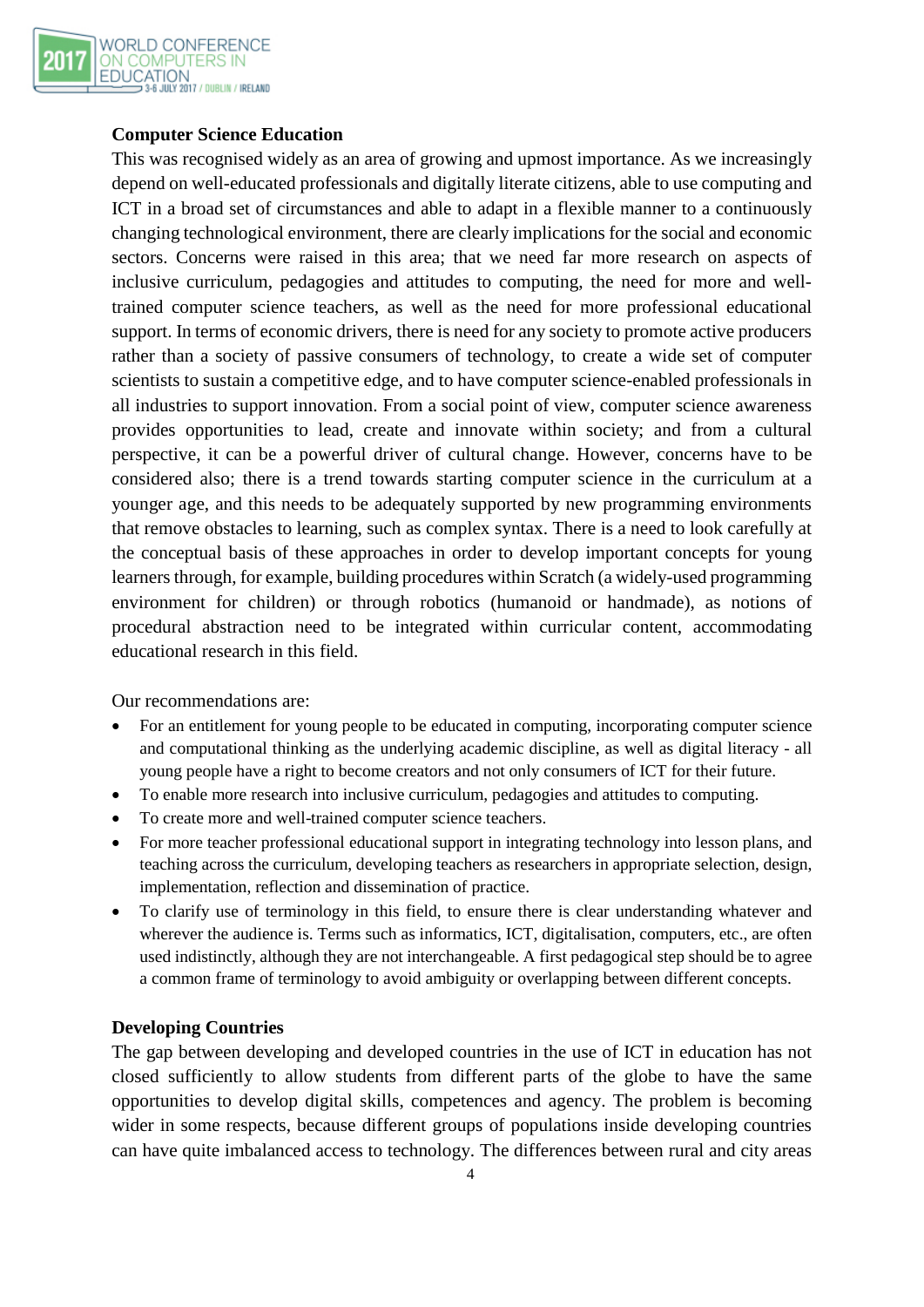

and, within the latter, between inner city and the rest, means that an appropriate development of specific technology learning according to economic capacity of the different groups must be adequately considered.

Our recommendations are:

- To focus on new pedagogical opportunities offered by mobile learning applications and their adoption in the education field.
- To consider infrastructure challenges neither as a matter of funding nor as a technocratic approach; school administrators and parents should be included in developing creative support and maintenance, as part of a wider holistic approach to development.
- There should be co-operation with countries with a high degree of ICT development in education, to share their experience in IT usage/skills in the educational domain.
- Approaches implemented when using digital technologies to enhance learning in multicultural environments into developing countries should be considered for wider potential adoption, but with full consideration given to contextual differences and implications arising for adoption.

### **Inclusiveness and Student Engagement**

Evidence shows that not enough didactic ICT-based resources have been developed for those with disabilities. This huge void should be more actively covered, enabling all to directly contribute to wider social welfare. Reducing the gender gap also constitutes an important concern for wider social development; there is a need to develop innovative and imaginative ways to attract more girls into computing. Technologies, in their varied applications, can show themselves as a powerful means to facilitate skills through activities that could be initially thought of as highly complex and demanding. In this way, innovative technologies should be used to facilitate more inclusive learning, reducing the gender gap and promoting student engagement.

Our recommendations are:

- To encourage schools to implement problems and ideas from real life and from students' out-ofschool interests, activities and hobbies, to allow children to enjoy solving them in a challenging way, even in their free time.
- To focus curriculum design on the needs of all learners and not to over-emphasise the needs of those who will enter the computing profession; the key ideas and concepts of computer science should be made accessible to all students.
- To develop digital stories into the curriculum as a tool to engage young learners in active uses of ICT from early ages.
- To develop emotional intelligence of our students, as this is often a missing component of all virtual learning environments and other digital resources. The goal is to pay closer attention to implementing this aspect into pedagogies that involve educational software.
- To develop strategies to encourage the use of handheld devices in education to boost computer literacy.
- To commission research to understand why the gender gap is being reduced, according to some recent research studies.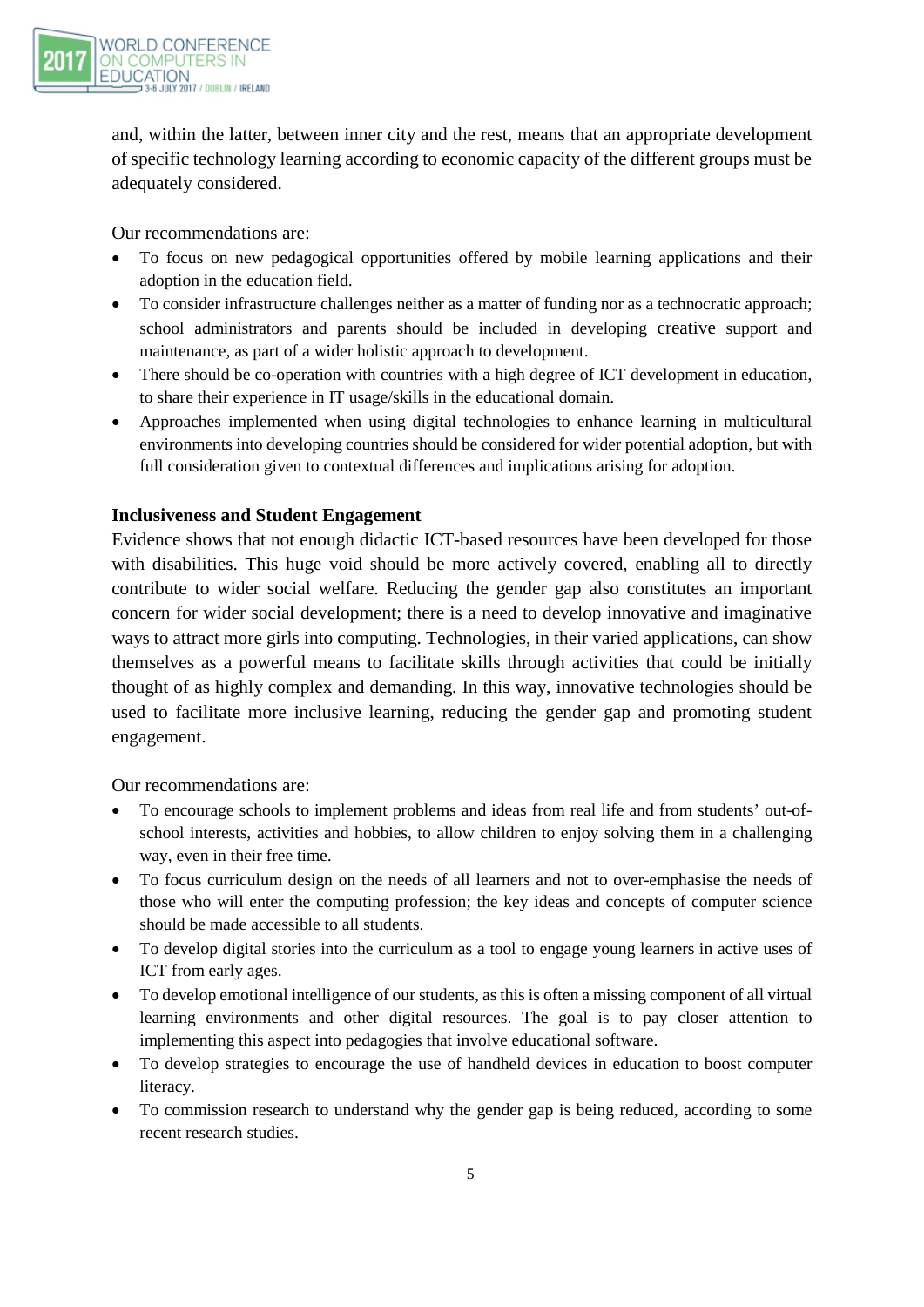

## **Teacher Education and Continuing Professional Development**

Experiences of how teaching staff in all educational sectors are currently teaching computing, and using and teaching ICT, emphasise the need to foster greater involvement of schoolteachers in the use of ICT as part of their regular teaching activities. Teachers should be aware that ICT can be more than a mere tool for superficial engagement of learners; they can aid the development of deeper engagement and thinking. This can be achieved by starting from a requirement to develop ICT-based resources themselves, rather than having them provided or modelled. Such uses will need to be adequately balanced with uses of ICT as pedagogical tools across the curriculum. There is a critical need to call the attention of policymakers as well as teacher educators and teachers to engage positively with the design and development of computing curricula in this changing world. Introducing ICT effectively into teaching and learning is often challenging because change will be necessary. It is, therefore, essential that all stakeholders are engaged in agreeing change - parents, governors, teaching staff and local and regional bodies as appropriate. In developing appropriate practices, where educators in ICT need to work with educational technology companies, practice-based research shows examples of how some companies have supported projects to meet educational agendas. Involving teachers in using ICT purposefully may be developed through communities of teachers within schools and in wider communities, where they can engage in well-organised practice-based research, sharing their results and aiming at a wider analysis of the evidence rather than being isolated in the classroom. Multimodal web publication can be an effective way of sharing evidence in a form that teachers are willing to access.

Our recommendations are:

- To develop educators who can teach computational thinking rather than just teaching programming from standard lesson plans and textbooks.
- To build further capacity in digitally-literate teachers in every discipline.
- To crucially provide professional development for teachers, which should be problem-based and adopt project-based approaches supported by and supplemented with communities of practice, as these provide enormous potential for effective professional development.
- To ensure that all stakeholders are engaged in developments that lead to change through ICT, even at the stage of discussing the evidence.
- To recognise the importance of learning analytics as potential instruments to improve learning processes, but considering the need for such data to provide useful and important feedback to improve educators' work.
- To spread more widely the proof of successful interventions in this domain, taking the context of evidence fully into account when considering relevance for different situations.
- To identify recognised instructional practices in online teacher education to provide effective and accessible professional development, expanding educators' knowledge for teaching with emerging technologies.
- To promote ways of developing communities of research-active teachers to develop and disseminate their own evidence of the impact of ICT on teaching and learning.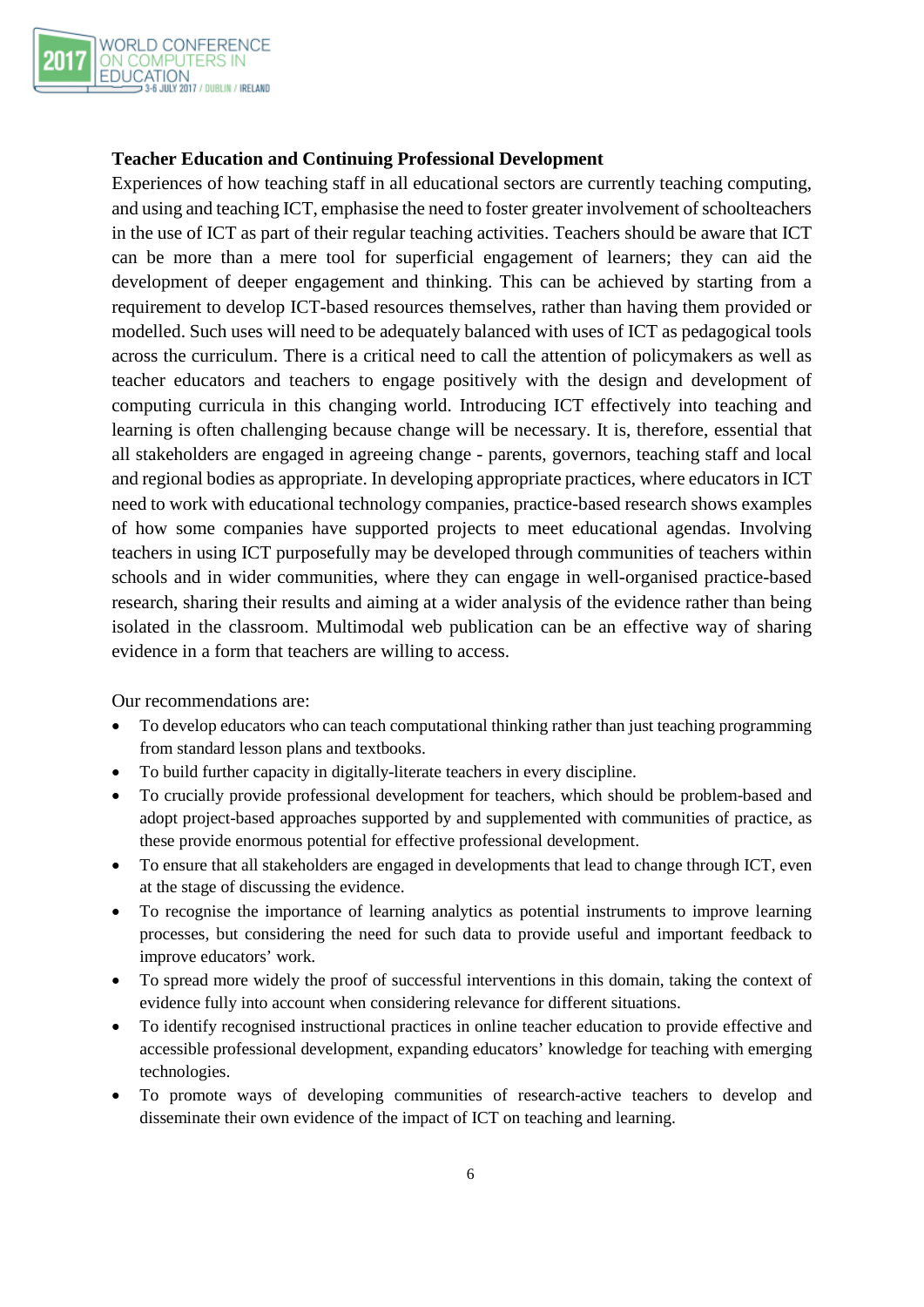

• To identify blended learning (online and face-to-face) as professional development opportunities for engaging teachers in practical experiences for teaching with technologies.

## **Game-Based Learning and Gamification**

Games, available in a widening variety of formats and types, all used with different but relevant didactical approaches, promise to be important instructional tools. While this field is still at an embryonic stage, consequently, further theoretical discussions are needed to ensure a common use and understanding of the terminology and scope of these tools. Game-based learning is not just centred on the game and its immediate outcomes, but the challenge is to relate these to other instructional activities to achieve wider and longer-term learning objectives.

Our recommendations are:

- To promote further research to set the basis of a comprehensive framework to support game-based teaching and learning at all levels of education.
- To train pre-service and in-service teachers in the use of game-based learning approaches.

#### **e-Evaluation**

To see computers used effectively in education, it is necessary to develop fair, reliable and resilient computer-based assessment methods. Assessment methods must go far beyond imitating paper-based assessment, and prioritise the pedagogical affordances of computers over administrative convenience. The use of computers in timed, supervised assessments offers the chance to transform curricula in the light of computational thinking.

Our recommendations are:

- To consider stealth assessment as an approach to formative (rather than summative) assessment that is seamless - woven deep into the fabric of the activity such as a game and not taking away the 'fun of learning'.
- To examine how the assessment approach from research can be taken into mainstream learning.
- To study the rapid rise in e-Examinations, for authentic assessment that matches modern workplace practices and many student learning experiences.

## **In Conclusion**

For any of the topics above to be taken forward, they need to be afforded with greater levels of international cooperation and collaboration between researchers and practitioners, through appropriate research processes, from design to dissemination. In addition, research approaches in this field should continue to integrate and combine the expertise of education, psychology, sociology, computer science and economics to provide robust, well-rounded, critical perspectives to ensure the best outcomes to drive the future of education forward. High-quality interdisciplinary research is needed to establish a strong and informative evidence base before adopting large-scale implementation and investments in educational technology initiatives. An evidence base needs to assess the impact and integration of technology in the classroom through a synergy between quantitative and qualitative methods, where studies are framed in appropriate theoretical terms, with consistency between theoretical position, design,